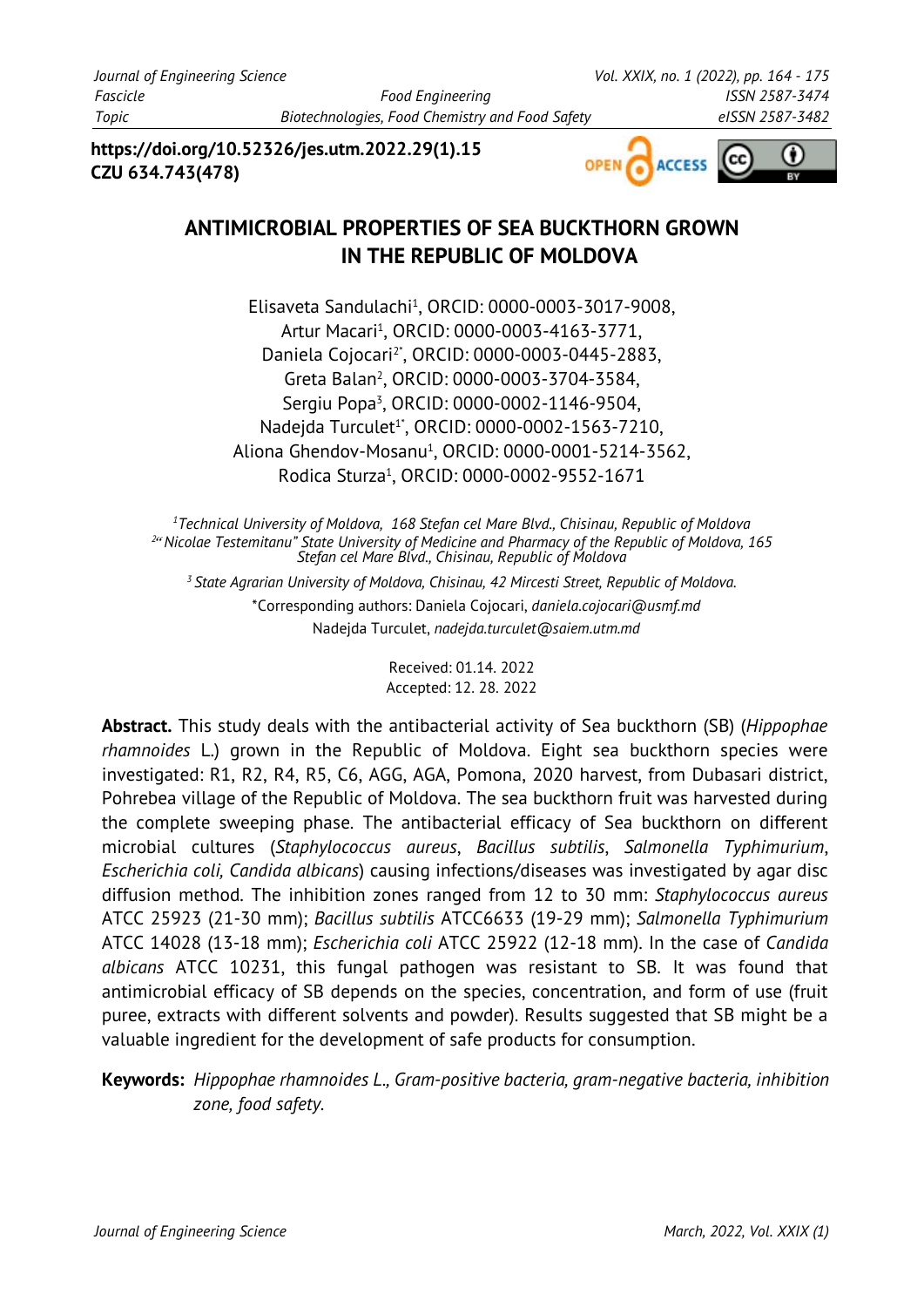### **Introduction**

Sea buckthorn (*Hippophaë rhamnoides* L.) (SB) is well known as a multifunctional plant, which is widely grown in Asia, Europe, and Canada. In recent years, great attention has been paid to the cultivation of this crop in the Republic of Moldova, to be used in various industries. Both fruits and sea buckthorn leaves, having a relevant composition in biologically active substances, are good for health [1]. Sea buckthorn has a great potential for use in maintaining the local landscapes, in the food industry (manufacture of juices, drinks, jams, powders, candies, natural dyes, etc.), in the pharmaceutical and cosmetics industry [2 - 3]. Sea buckthorn products are delicious, have an attractive appearance, a relevant content of antioxidants, vitamins, minerals and are beneficial to consumer health [4 - 5].

Currently, great attention is being paid to the use of berries, as therapeutic remedies and with a high content of polyphenols, used as natural antioxidants and as nutraceutical supplements, with antimicrobial, anticancer, antiallergic and other properties [6 - 8]. Sea buckthorn fruits have all these miraculous properties and can be used successfully in a healthy diet. In this direction, various research studies are carried out, SB being in the top of investigated berries. There are many studies [9 - 11], which report the relevance of SB for consumption. The authors note SB as a relevant source of dietary antioxidants belonging mainly to the class of phenolic compounds. The antioxidant and antimicrobial activity of berries depends largely on their chemical composition.

In the published bibliographic sources, the chemical composition of SB is quite varied, depending on several factors: variety, methods and time of cultivation, climatic conditions, etc. The authors of the sources [12 - 13] reported a content of vitamin C in SB in the range of 0.98 - 5.14 mg/g and a large number of phenolic substances, the largest share belonging to phenolic glycosides. The authors of two other studies [14 - 15] report that the vitamin C content in SB varies in the range of 0.59 to 4.07 mg/g and in the berries is predominant isorhamnetin and quercetin glycosides. Carotenoids are present mainly in form of *β*-carotene [16 - 17], vitamin E in form of *α*-tocopherol [18 - 19] and niacin is the most abundant of the B vitamins. Sea buckthorn has antibacterial properties, due to the high content of polyphenols in its composition. The authors of the studies [20-25] reported the inhibitory effect on the growth of gram-positive (*Streptococcus pneumoniae* and *Staphylococcus aureus*) and gramnegative (*Escherichia coli*, *Salmonella typhi* and *Shigella dysenteriae*) pathogenic bacteria.

*Hippophae rhamnoides* L. has a relevant chemical composition that possesses antioxidant and antimicrobial properties. The chemical composition of SB is found in many research studies [26 - 31]. The berries are rich in both hydrophilic and lipophilic phytochemicals, including ascorbic acid, tocopherols, carotenoids, essential fatty acids. and various phenolic compounds [32 - 34]. In recent years, more and more research is being done to determine the antioxidant properties of SB [35 - 39]. The study authors [34], [40 - 41] in their research found that flavonoids were a class of major bioactive components in SB fruits, leaves and seeds, which have been shown to have anti-inflammatory, immunomodulatory, antioxidant properties, cardiovascular, anti-cancer, etc.

Dienaitė et al. [42] reported that SB pulp is a relevant source of biologically active substances with antioxidant properties, which inhibit the development of cancer cells. The authors mention that the main role in this regard belongs to galloylated flavonols and tanshinlactone derivatives. Phenolic compounds in plants they exhibit anti-inflammatory activity *in vitro* and *in vivo*, their mechanism of action is the inhibition of enzymes, by binding with hydrosulphide groups and inactivating bacterial proteins [43 - 44].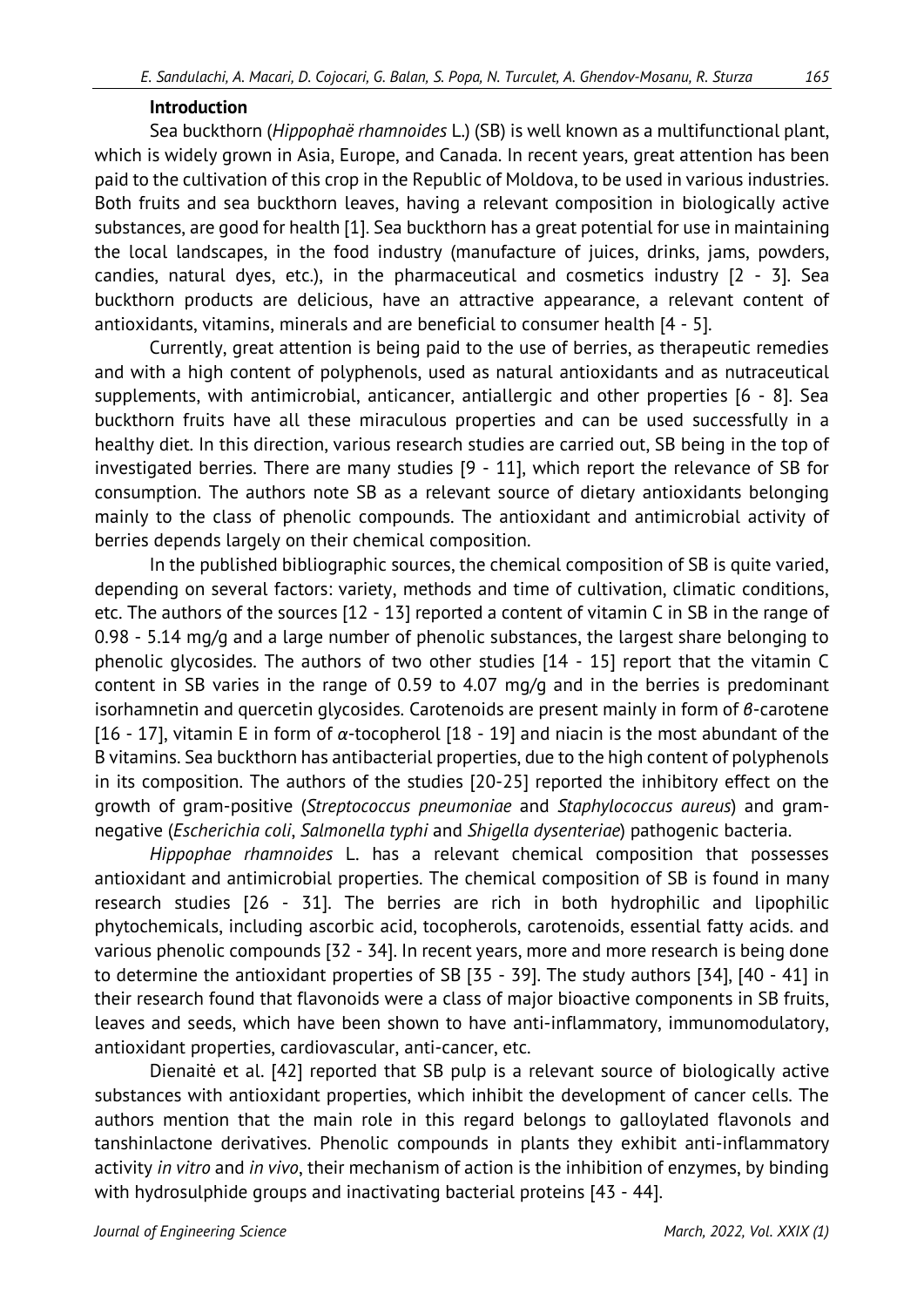The authors of the studies [36, 45] have correlated the antimicrobial properties with the content of phenolic compounds in sea buckthorn.

The antimicrobial activity of sea buckthorn fruits and leaves is also found in the study conducted by Qadir et al. [46], showing the inhibitory effect of berries on *Staphylococcus aureus* (MRSA), using the standard method of disc diffusion. Another study [47] found that aqueous and hydroalcoholic sea buckthorn leaf extracts inhibited the growth of *Bacillus cereus*, *Pseudomonas aeruginosa*, *Staphylococcus aureus*, and *Enterococcus faecalis*.

There is currently a tendency to replace synthetic preservatives with natural ones, using berries in any form in food manufacturing. Many researchers in his work have shown positive results showing that sea buckthorn can be used for medicinal and preservation purposes. The antioxidant and antimicrobial effects of berries imply its natural conservation potential [20, 48 - 54]. The results presented by the authors showed that fruits, extracts and powders of sea buckthorn can serve as relevant ingredients to obtain quality products, stable in storage and safe for consumption. Sea buckthorn samples showed microbial activity against Gram-positive bacteria: *Staphylococcus aureus* ATCC 6538P, *Bacillus cereus* ATCC 11778 and Gram-negative bacteria: *Pseudomonas aeruginosa* ATCC 27853 [22].

The antibacterial activity of SB has a fairly wide spectrum and can be evaluated by different methods. Tables 1, 2 and 3 include some international research results published in recent years.

*Table 1*

| Minimum inhibitory concentration (mean) of sea buckthorn and<br>positive control on different bacteria |                   |                           |                       |                          |                 |                                           |                                  |                            |        |
|--------------------------------------------------------------------------------------------------------|-------------------|---------------------------|-----------------------|--------------------------|-----------------|-------------------------------------------|----------------------------------|----------------------------|--------|
|                                                                                                        |                   |                           |                       |                          | Bacteria        |                                           |                                  |                            |        |
| Sea<br>buckthorn                                                                                       | Bacillus subtilis | <b>Bacillus</b><br>cereus | Bacillus<br>coagulans | Staphylococcus<br>aureus | Escherichi coli | EGDe                                      | Listeria<br>monocytogenes<br>sp. | Yersinia<br>enterocolitica | Source |
|                                                                                                        |                   |                           |                       |                          |                 | Minimum inhibitory concentration, (mg/mL) |                                  |                            |        |
| Seed                                                                                                   | 1.52              | 24.39                     | 6.10                  | 12.20                    | 6.10            |                                           |                                  |                            |        |
| Pulp                                                                                                   | 0.19              | 3.05                      | 0.10                  | 12.20                    | 12.20           |                                           |                                  |                            |        |
| Leaf                                                                                                   | 3.05              | 48.78                     | 1.52                  | 12.20                    | 12.20           |                                           |                                  |                            | $[23]$ |
| Tetracycline                                                                                           | 0.76              | 0.76                      | 3.05                  | 1.52                     | 0.76            |                                           |                                  |                            |        |
| hydrochloride                                                                                          |                   |                           |                       |                          |                 |                                           |                                  |                            |        |
| Methanol extract                                                                                       | 0.3               | 0.2                       | 0.3                   |                          |                 |                                           | 0.3                              | 0.35                       | $[24]$ |
| Seeds aqueous<br>extract                                                                               |                   |                           |                       |                          |                 |                                           | 0.75                             | 1.00                       | [49]   |
| Leaves extract                                                                                         |                   |                           |                       |                          |                 |                                           | 0.125                            |                            | $[37]$ |
| Hydroalcoholic                                                                                         |                   |                           |                       |                          |                 |                                           |                                  |                            |        |
| concentrates $C_1$<br>C <sub>2</sub>                                                                   |                   |                           |                       |                          |                 | 2.6<br>5.2                                |                                  |                            | $[50]$ |
| Hydroalcoholic                                                                                         |                   |                           |                       |                          |                 |                                           |                                  |                            |        |
| $H_1$<br>extract                                                                                       |                   |                           |                       |                          |                 |                                           | 2.6                              |                            | $[50]$ |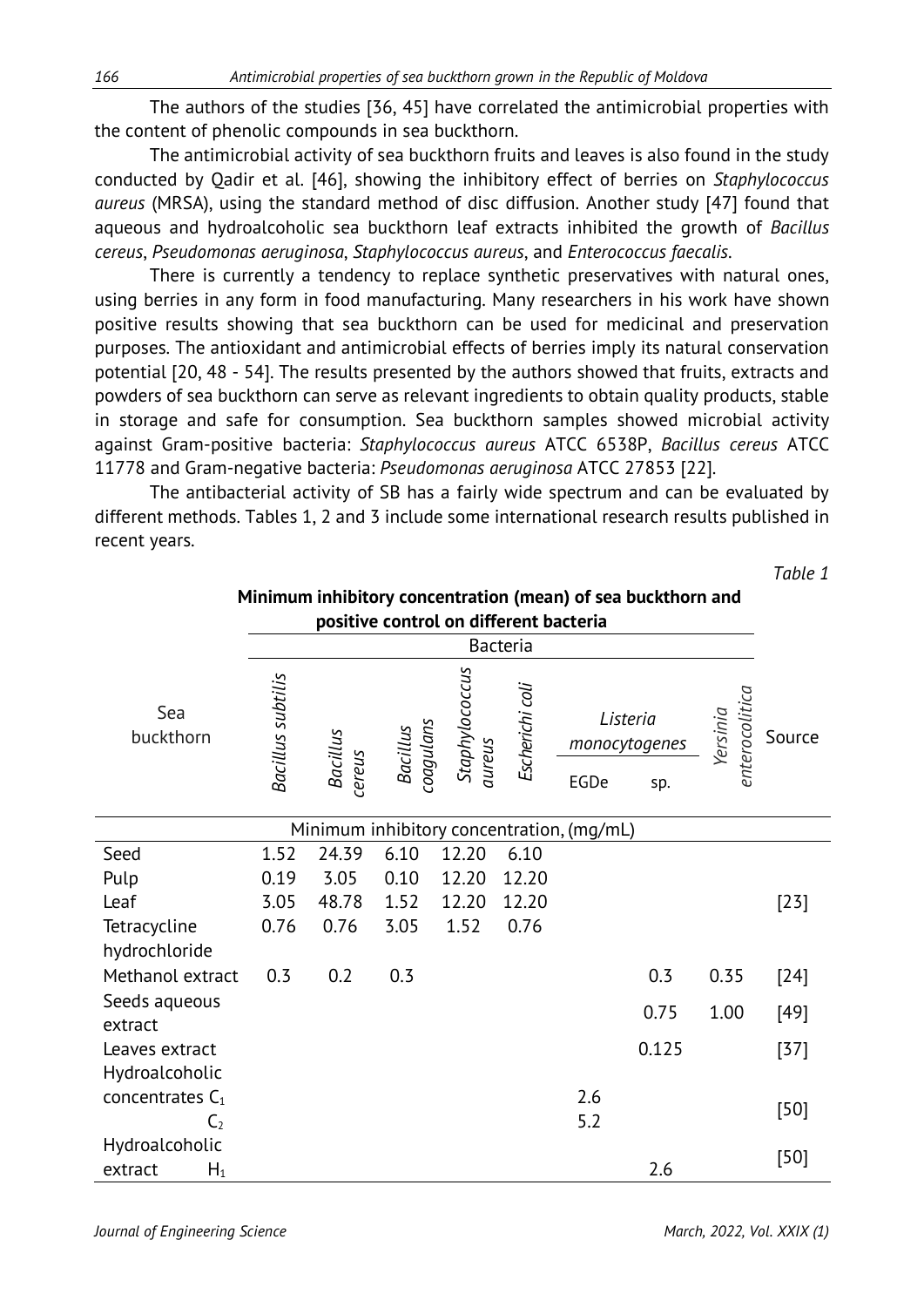| Antibacterial and antifungal activity of sea buckthorn |                                         |        |                                 |                                         |        |  |  |
|--------------------------------------------------------|-----------------------------------------|--------|---------------------------------|-----------------------------------------|--------|--|--|
| Bacteria                                               | Diameter of<br>inhibition zone,<br>(mm) | Source | Bacteria                        | Diameter of<br>inhibition zone,<br>(mm) | Source |  |  |
| Klebsiella<br>pneumoniae                               | $8.0 \pm 0.4$                           |        | Shigella<br>dysenteriae         | 20.67-15.23                             | $[20]$ |  |  |
| Salmonella enterica                                    | $11.0 \pm 0.3$                          |        | Agrobacterium<br>tumefaciens    | $*12 \pm 0.4$<br>$*13+0.2$              | $[57]$ |  |  |
| Pseudomonas<br>aeruginosa                              | $20.0 \pm 0.2$                          | $[55]$ | Arcobacter<br>butzleri          | $18.0 \pm 2.0$                          |        |  |  |
| Acinetobacter<br>baumannii                             | $16.0 \pm 0.1$                          |        | Arcobacter<br>cryaerophilus     | $28.0 \pm 0.0$                          | $[58]$ |  |  |
| Proteus mirabilis                                      | $20.0 \pm 0.2$                          |        | Staphylococcus<br>aureus        | $10 - 14$                               | $[20]$ |  |  |
| Bacillus subtilis                                      | $*11.0 \pm 0.6$<br>$*12.0 \pm 0.5$      |        | Proteus<br>mirabilis            | $20.0 \pm 0.2$                          |        |  |  |
| <b>Bacillus</b><br>thuringiensis                       | $*13.0 \pm 0.5$<br>$*14.0 \pm 0.6$      | $[57]$ | <b>Enterococcus</b><br>faecalis | $18.0 \pm 0.3$                          | $[55]$ |  |  |
| Mucor indicus                                          | $**14=0.2$                              |        | Tilletia indica                 | $*11\pm0.4$                             | [57]   |  |  |

\*Fresh crude leaf extract. \*\*Concentrated crude leaf extract

The results in Table 2 show different antimicrobial and antifungal influences of sea buckthorn depending on the genus of pathogenic bacteria.

| Inhibitory activities of sea buckthorn extracts on arcobacters [58] |                   |                |                 |                |  |  |  |
|---------------------------------------------------------------------|-------------------|----------------|-----------------|----------------|--|--|--|
|                                                                     | Arcobacter        | Arcobacter     | Arcobacter      | Arcobacter     |  |  |  |
| Extract                                                             | butzleri          | butzieri       | cryaerophilus   | cryaerophilus  |  |  |  |
|                                                                     | <b>CCUG 30484</b> | UPa 2015/6     | <b>CCM 3934</b> | UPa 2015/16    |  |  |  |
| Diameter of inhibition zone (mm)                                    |                   |                |                 |                |  |  |  |
| EtOH extract                                                        | $28.5 \pm 2.4$    | $24.5 \pm 2.1$ | $23.0 \pm 1.0$  | $25.5 \pm 0.7$ |  |  |  |
| Extract in PBS*                                                     | $18.0 \pm 2.0$    | $20.5 \pm 0.7$ | $28.0 \pm 0.0$  | $20.3 \pm 1.5$ |  |  |  |
| EtOH 96% (v/v)                                                      | $16.0 \pm 0.1$    | $15.3 \pm 0.1$ | $15.3 \pm 0.1$  | ± 0.1<br>15.5  |  |  |  |

\*PBS- phosphate buffered saline.

The data in Table 3 show that the sea buckthorn extracts had an inhibitory activity on *Arcobacter* bacteria and may be recommended as an antimicrobial agent.

### *Materials and methods*

Eight sea buckthorn species were investigated: R1, R2, R4, R5, C6, AGG, AGA, Pomorancevaia, 2020 harvest, from Dubasari district, Pohrebea village of the Republic of Moldova. The sea buckthorn fruit was harvested during the complete sweeping phase. Sea buckthorn samples were frozen at -25°C. For testing antimicrobial properties, berries kept frozen for 6 months were used.

The antimicrobial activity of SB was evaluated by the agar diffusion method. In this study we used inhibition zone test, also called Kirby-Bauer Test [59]. It is a qualitative method used to measure and compare the inhibitory activity levels of the tested substances (different fractions of eight sea buckthorn species: pulp, extracts, powder). The diameter of the

*Table 2*

*Table 3*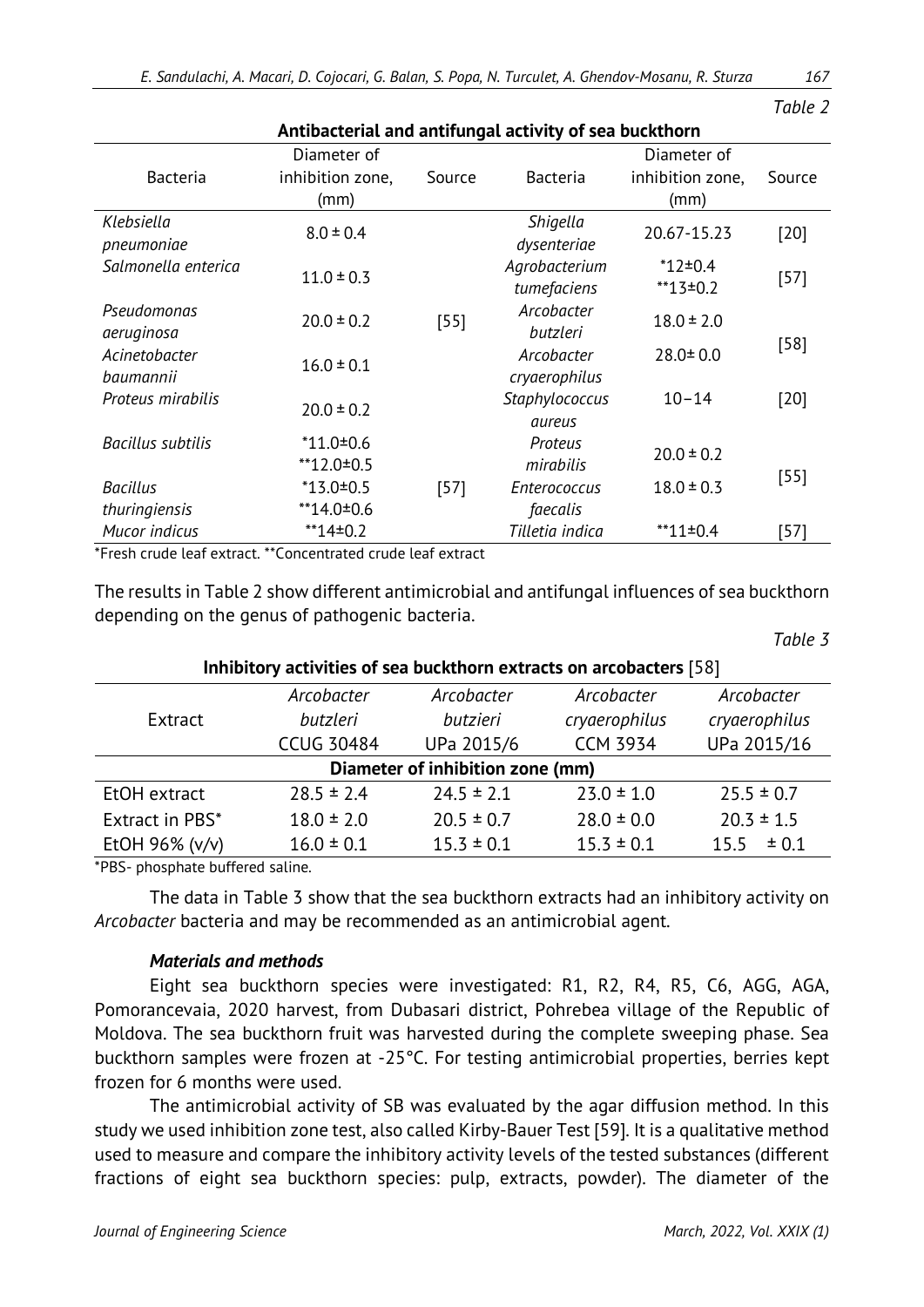inhibition zone which marks the absence of microbial growth was measured with the shubler ruler. Bacterial cultures namely: *Staphylococcus aureus* ATCC 25923, *Bacillus subtilis* ATCC 6633, *Salmonella Typhimurium* ATCC 14028, *Escherichia coli* ATCC 25922, *Candida albicans*  ATCC 10231 were obtained from the Microbiology and Immunology Department, "Nicolae Testemitanu" State University of Medicine and Pharmacy.

All calculations were done using Microsoft Office Excel 2007 (Microsoft, USA). Data obtained in this study are presented as mean values  $\pm$  the standard error of the mean calculated from 3 parallel experiments.

### *Results and Discussions*

The antimicrobial activity of the eight SB species was evaluated by the agar diffusion method. Areas of inhibition of the development of the tested microorganisms were estimated. The results obtained are included in Table 4.

| Antimicropial activity of sea buckthorn species grown in the Republic of Moldova |                                               |                                                    |                                                |                                          |                                   |  |  |  |
|----------------------------------------------------------------------------------|-----------------------------------------------|----------------------------------------------------|------------------------------------------------|------------------------------------------|-----------------------------------|--|--|--|
|                                                                                  | Diameter of inhibition zone (mm)              |                                                    |                                                |                                          |                                   |  |  |  |
| Sea buckthorn<br>species                                                         | Staphylococcus<br>aureus<br><b>ATCC 25923</b> | <b>Bacillus</b><br>subtilis<br><b>ATCC</b><br>6633 | Salmonella<br>typhimurium<br><b>ATCC 14028</b> | Escherichia<br>coli<br><b>ATCC 25922</b> | Candida<br>albicans<br>ATCC 10231 |  |  |  |
| R1                                                                               | $22.0 \pm 0.1$                                | $19.0 \pm 0.1$                                     | R                                              | $12.0 \pm 0.2$                           | R                                 |  |  |  |
| R <sub>2</sub>                                                                   | $24.0 \pm 0.1$                                | $22.0 \pm 0.2$                                     | $13.0 \pm 0.1$                                 | $13.0 \pm 0.1$                           | R                                 |  |  |  |
| R <sub>4</sub>                                                                   | $26.0 \pm 0.1$                                | $24.0 \pm 0.1$                                     | $15.0 \pm 0.1$                                 | $15.0 \pm 0.1$                           | R                                 |  |  |  |
| R <sub>5</sub>                                                                   | $26.0 \pm 0.1$                                | $25.0 \pm 0.1$                                     | $14.0 \pm 0.2$                                 | $15.0 \pm 0.1$                           | R                                 |  |  |  |
| C6                                                                               | $24.0 \pm 0.2$                                | $26.0 \pm 0.1$                                     | $14.0 \pm 0.1$                                 | $17.0 \pm 0.1$                           | R                                 |  |  |  |
| AGG                                                                              | $29.0 \pm 0.2$                                | $28.0 \pm 0.1$                                     | $18.0 \pm 0.1$                                 | $18.0 \pm 0.1$                           | R                                 |  |  |  |
| AGA                                                                              | $30.0 \pm 0.1$                                | $29.0 \pm 0.1$                                     | $18.0 \pm 0.1$                                 | $18.0 \pm 0.1$                           | R                                 |  |  |  |
| Pomorancevaia                                                                    | $21.0 \pm 0.2$                                | $22.0 \pm 0.1$                                     | R                                              | $12.0 \pm 0.1$                           | R                                 |  |  |  |

## **Antimicrobial activity of sea buckthorn species grown in the Republic of Moldova**

R- resistant

Obtaining different zones of inhibition for the same microorganism can be explained by the different chemical composition of the tested sea buckthorn species (content of antioxidants, organic acids, etc.). The results obtained by us correlate with the results reported by other authors. Kumar et al. [20], by the agar diffusion method, found that an area of inhibition for *Escherichia coli* and *Staphylococcus aureus* was respectively, 10.2 mm and 12.3 mm. In this paper the authors also present the evaluation of the inhibitory effect of SB with the help of the percentage reduction test. A result of 96.0% and 93.0% is reported for *Staphylococcus aureus* and *Escherichia coli*, respectively. Another study by Arora et al. [37] reported a high total phenolic content (278.80 mg GAE/g extract, methanolic extract from SB leaves) with a minimum inhibitory concentration (MIC) value of 125 µg/mL against *Listeria monocytogenes*. Scalbert A. [60] described the mechanism of inactivation and destruction of microorganisms. The researcher mentioned that the microbicidal activity of SB extracts is probably due to their ability to form complexes with extracellular proteins of bacteria, covalent bond formation, hydrophobic effects, and inactivating transport enzymes. A study by Chouhan et al. [61] reveals that the antimicrobial effect of sea buckthorn is due to the phenolic compounds that are present in the berries. The authors reported that SB had an

*Table 4*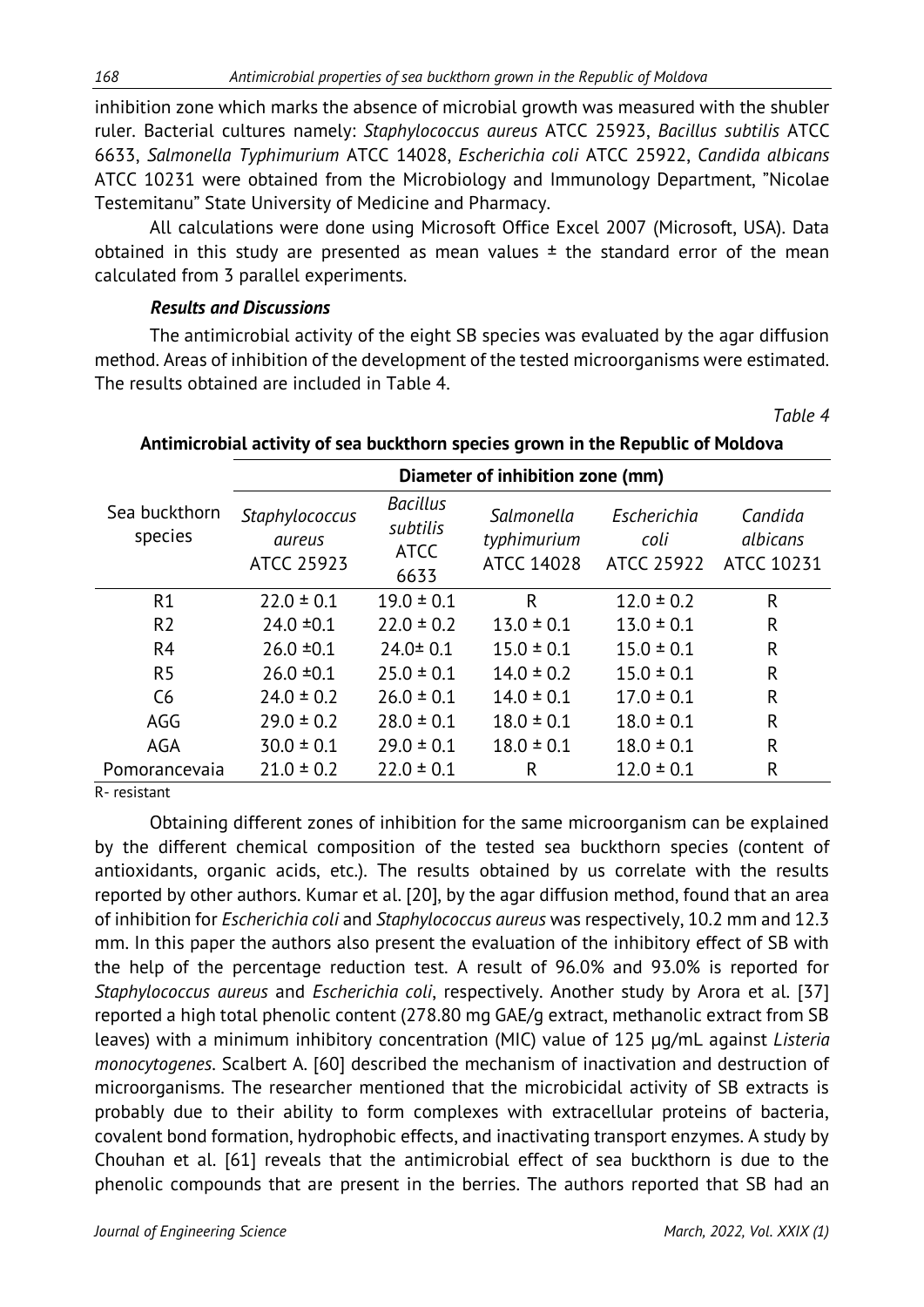antimicrobial effect against *Escherichia coli*, *Salmonella typhi*, *Shigella dysenteriae*, *Streptococcus pneumoniae* and *Staphylococcus aureus* [62].

Reporting different results of sea buckthorn microbial activity can be justified by the difference between the chemical composition of the sea buckthorn varieties and the sea buckthorn samples tested. For example, in the study by Zheng et al. [63] shows the difference between the organic acid content present in different sea buckthorn species. The authors found that the content of malic acid and quinic acid (main acids) was higher in the Pertsik variety and in Vitaminaya, respectively. The highest share of ascorbic acid was in the Oranzhevaya variety and the lowest in Vitaminaya. The antimicrobial activity of sea buckthorn also depends on the climatic conditions, the region in which the berries are grown. Confirmation of this can be found in published scientific papers. For example, the study authors [64] reported that SB in northern Finland had a higher content of quinic acid, glucose, L-quebrachitol and ascorbic acid than SB in Canada. The data [65] are also significant, includes the fatty acid composition of sea buckthorn lipids of different origins.

The antimicrobial activity of sea buckthorn is directly proportional to the antioxidant activity. These properties of berries depend on the degree of ripening of the fruit and the period of harvest. The results of the study [17] this aspect. The authors found that, for different periods of growth, the antioxidant activity of SB fruits proved to be different. The varieties of late and medium maturation had the highest antioxidant activity than in other periods. The authors argue this with the different content of vitamin C in the fruit. The authors of another study [48] reported the presence in SB of acids: neochlorogenic, chlorogenic, *transp*-caffeic, *trans*-*p*-coumaric, *trans*-*p*-synaptic, *trans*-*p*-ferulic and rosmarinic acid. So the presence of other acids in sea buckthorn characterizes the antimicrobial properties of the fruit.

Figure 1 shows the images of the inhibition zones of different sea buckthorn species on the tested microorganisms.



**Figure 1.** Antimicrobial activity of different species of sea buckthorn grown in the Republic of Moldova on pathogenic bacteria - *Bacillus subtilis* ATCC 6633: a) AGA and AGG; b) C6 and R5; c) Pomorancevaia and Mr. Sandu; d) Seirol; e) R2 and R4; f) R1.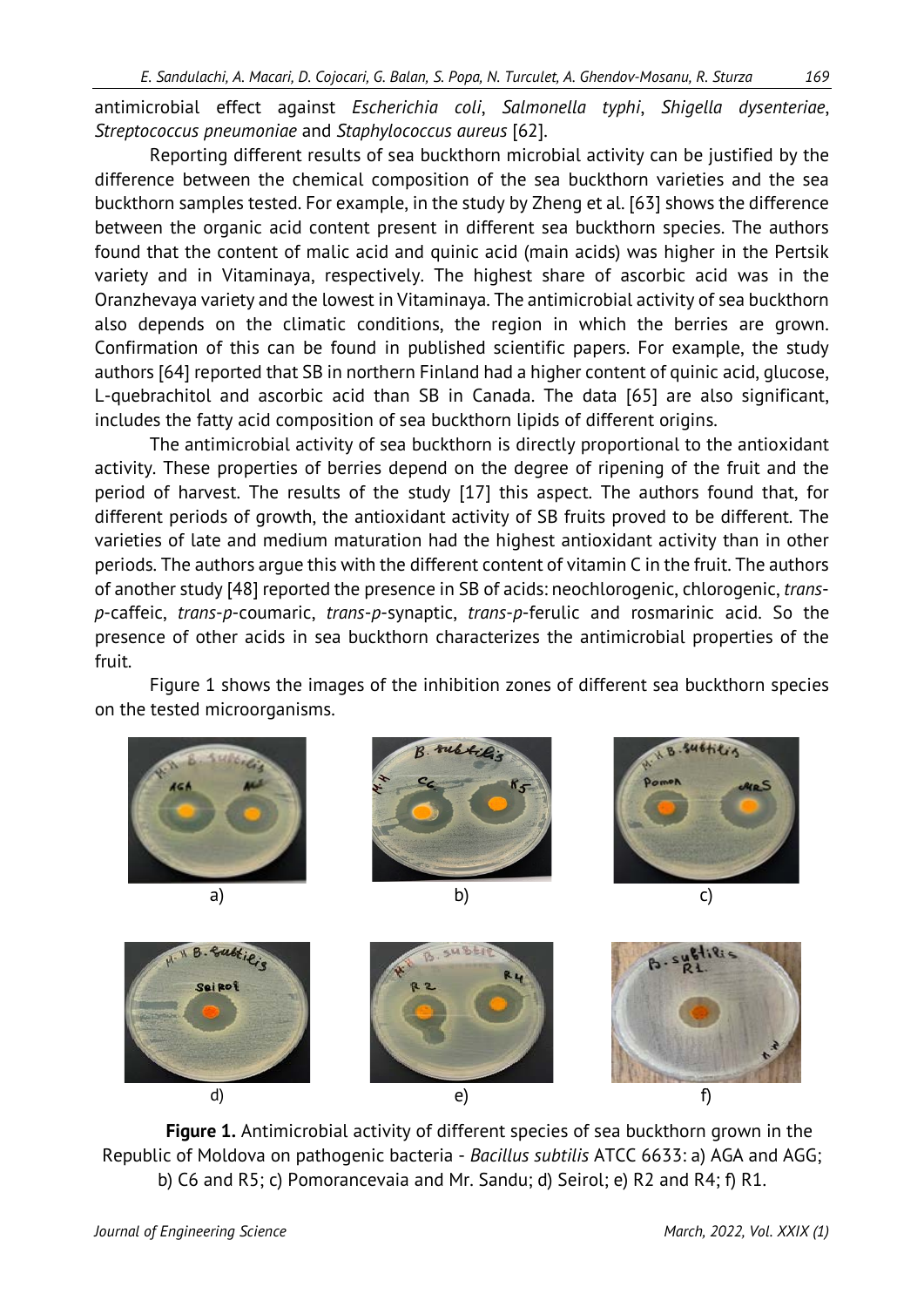The results from Table 5 demonstrate the antimicrobial activity of powder and hydroethanolic extract from sea buckthorn fruits.

*Table 5*

| Sea buckthorn  | Diameter of inhibition zone (mm)                             |                                             |                                         |                                      |                        |           |                                     |  |
|----------------|--------------------------------------------------------------|---------------------------------------------|-----------------------------------------|--------------------------------------|------------------------|-----------|-------------------------------------|--|
|                |                                                              |                                             |                                         |                                      | Listeria monocytogenes |           |                                     |  |
|                | Staphylococcus<br>2<br>$\sim$<br>59<br>aureus<br>$\sim$<br>⋖ | subtilis<br>6633<br><b>Bacillus</b><br>ATCC | 14028<br>typhimurium<br>Salmonella<br>능 | coli<br>25922<br>Escherichia<br>ATCC | 19118<br>₹             | EGDe      | albicans<br>10231<br>andida<br>ATCC |  |
| Powder         | $22 - 30$                                                    | $19 - 29$                                   | $13 - 19$                               | $12 - 18$                            | $16.07 - 16.59$        | $30 - 32$ | R                                   |  |
| Hydroethanolic |                                                              |                                             |                                         |                                      | $22.25 - 22.75$        | $30 - 32$ |                                     |  |
| extract        |                                                              |                                             |                                         |                                      |                        |           |                                     |  |
| $D$ rocictont  |                                                              |                                             |                                         |                                      |                        |           |                                     |  |

### **The diameter of the growth inhibition zone of different species of pathogenic microorganisms under the action of sea buckthorn**

R- resistant.

As a result of the tests performed, it was found that SB powder was a pronounced antimicrobial activity against *Staphylococcus aureus* and *Bacillus subtilis*, the zone diameter of inhibition varied respectively, between 22-30 mm and 19-29 mm. Powder showed lower antimicrobial activity for *Salmonella typhimurium* – 13-19 mm, *Escherichia coli* – 12-18 mm and *Listeria monocytogenes* (Table 5). *Candida albicans* has shown resistance to sea buckthorn powder. Bibliographic sources attest that the sensitivity of pathogenic microorganisms to sea buckthorn powders is probably due to the structure of the cell wall and outer membrane [66]. Gram-positive bacteria are differed by significant differences in the outer layers, do not have an outer membrane and a periplasmic space [67]. In Gram-negative bacteria, the permeability of the cell wall is reduced due to the high level of phospholipids in the cell wall. Probably, the resistance of Gram-negative bacteria to sea buckthorn powder is related to the hydrophilic surface of their outer membrane, which consists of lipopolysaccharide molecules, presenting a barrier for the penetration of numerous compounds that have antimicrobial activity [68].

Figure 2 shows the influence of antimicrobial activity of sea buckthorn (hydroalcoholic extract, fruit and powder) at different concentrations of test substances on the growth of *Listeria monocytogenes* ATCC 19118.



Sea buckthorn hydroalcoholic extract



Sea buckthorn fruit



Sea buckthorn powder **Figure 2.** Inhibition Zone for *Listeria monocytogenes* ATCC 19118 using sea buckthorn. Concentration of test substances: 1 - 250 mg/mL; 2 -125 mg/mL; 3 - 62.5 mg/mL; 4 - 31.25 mg/mL.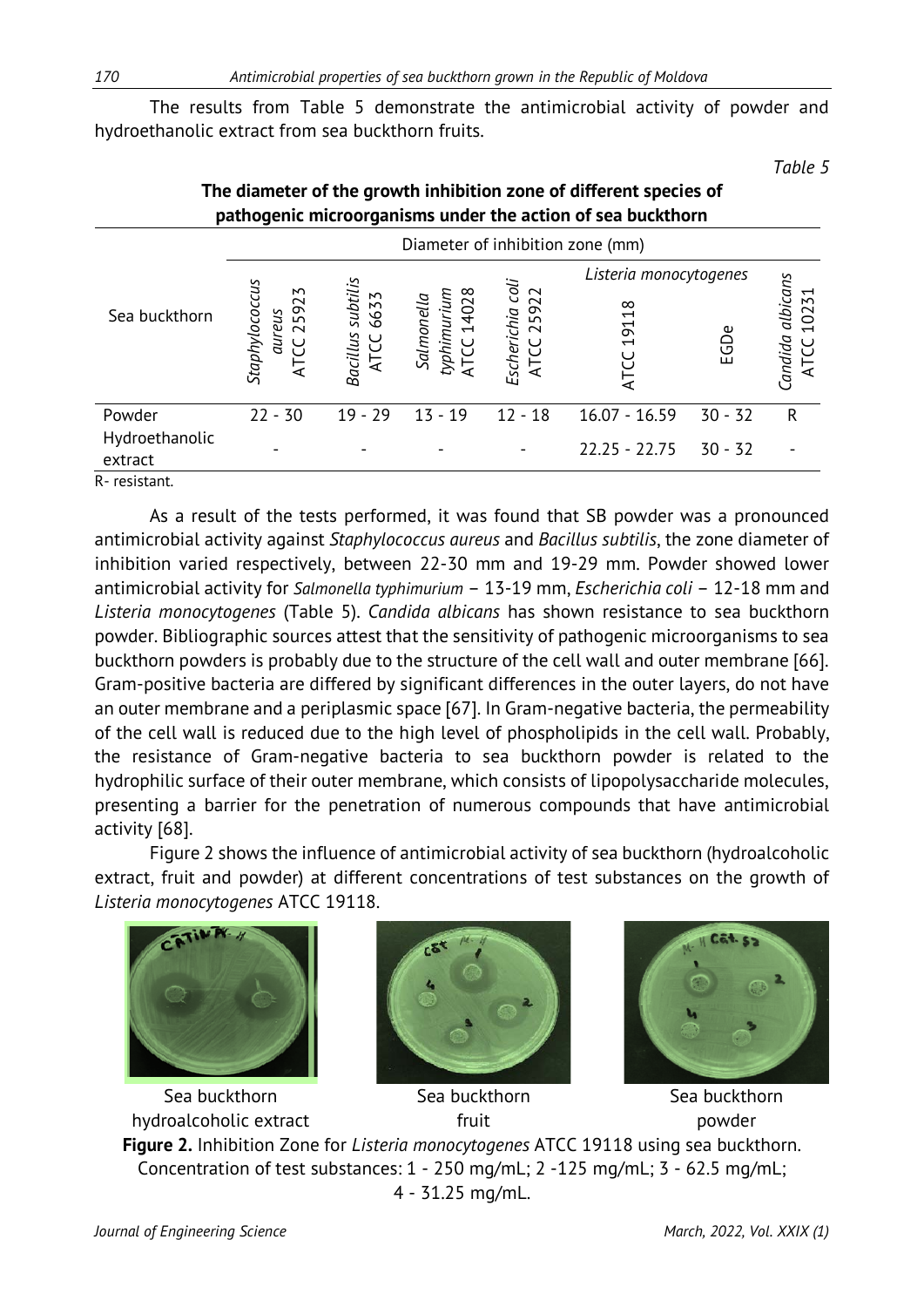Sea buckthorn has been shown to have antimicrobial properties on *Listeria monocytogenes*. These properties are probably due to the chemical composition of the berries, especially organic acids (citric, ascorbic, malic, succinic, lactic, acetic, etc.), tannins, flavonoids, and vitamins. The antimicrobial properties of certain classes of polyphenols and carotenoids are a means of developing new natural food preservatives due to increasing consumer pressure for food without the addition or with minimal use of harmful synthetic additives. However, this activity will always depend on the species of bacteria.

The antimicrobial mechanisms of polyphenols are based on their effects on cytoplasmic membrane destabilization, cell membrane permeability, extracellular microbial enzyme inhibition, direct action on microbial metabolism or deprivation of microbial growth substrates, especially essential minerals [69].

Furthermore, research of berries found that elagitanins showed varying degrees of antimicrobial activity in the growth of selected Gram-negative intestinal bacteria (*Salmonella*, *Staphylococcus*, *Helicobacter*, *Escherichia coli*, *Clostridium*, *Campylobacter*, and *Bacillus* strains), but are not active against beneficial probiotic lactic acid (Gram-positive bacteria). Galotanins have shown antibacterial activity against food bacteria, and Gram-positive bacteria have generally been more sensitive than Gram-negative bacteria. The activity of galotanins is attributed to their strong affinity for iron and is also linked to the inactivation of membranebound protein.

Carotenoids have antioxidant and antimicrobial activity against pathogenic bacteria such as colorless *Salmonella*, *Escherichia coli*, *Staphylococcus aureus* and *Listeria monocytogenes*, as well as toxigenic fungi such as *Aspergillus flavus*, *Aspergillus parasiticus*, *Aspergillus carbonarius* and *Aspergillus ochraceus*. Several studies investigating the action of carotenoids and essential oils against food spoilage organisms and food pathogens believe that they are more active against Gram-positive than Gram-negative bacteria, as evidenced in this research [70]. Gram-negative organisms are thought to be less susceptible to antibacterial action because they have an outer membrane that surrounds the cell wall, which restricts the diffusion of hydrophobic compounds through the lipopolysaccharide coating.

### **Conclusions**

The paper tested the antimicrobial action of 8 varieties of sea buckthorn original from the Republic of Moldova on Gram-positive pathogenic bacteria (*Listeria monocytogenes*, *Staphylococcus aureus*, *Bacillus subtilis*) and Gram-negative (*Escherichia coli*, *Salmonella typhimurium*). The antifungal action on *Candida albicans* was also tested.

Various inhibition zones for the same microorganism were obtained for different varieties of SB. This can be explained by the different chemical composition of the SB species tested (content of antioxidants, organic acids, etc.). The antimicrobial activity of SB is directly proportional to the antioxidant activity. The microbicidal activity of SB extracts is due to their ability to form complexes with bacterial extracellular proteins, covalent bonds, hydrophobic effects and inactivating transport enzymes.

Following the tests, it was found that SB powder had a pronounced antimicrobial activity against *Staphylococcus aureus* and *Bacillus subtilis*, the diameter of the inhibition zone varied, respectively, between 22-30 mm and 19-29 mm. The powder showed lower antimicrobial activity for *Salmonella typhimurium* - 13-19 mm, *Escherichia coli* - 12-18 mm.

SB exhibits antimicrobial properties on *Listeria monocytogenes*, which are dependent on the SB species. *Candida albicans* has shown resistance to sea buckthorn powder.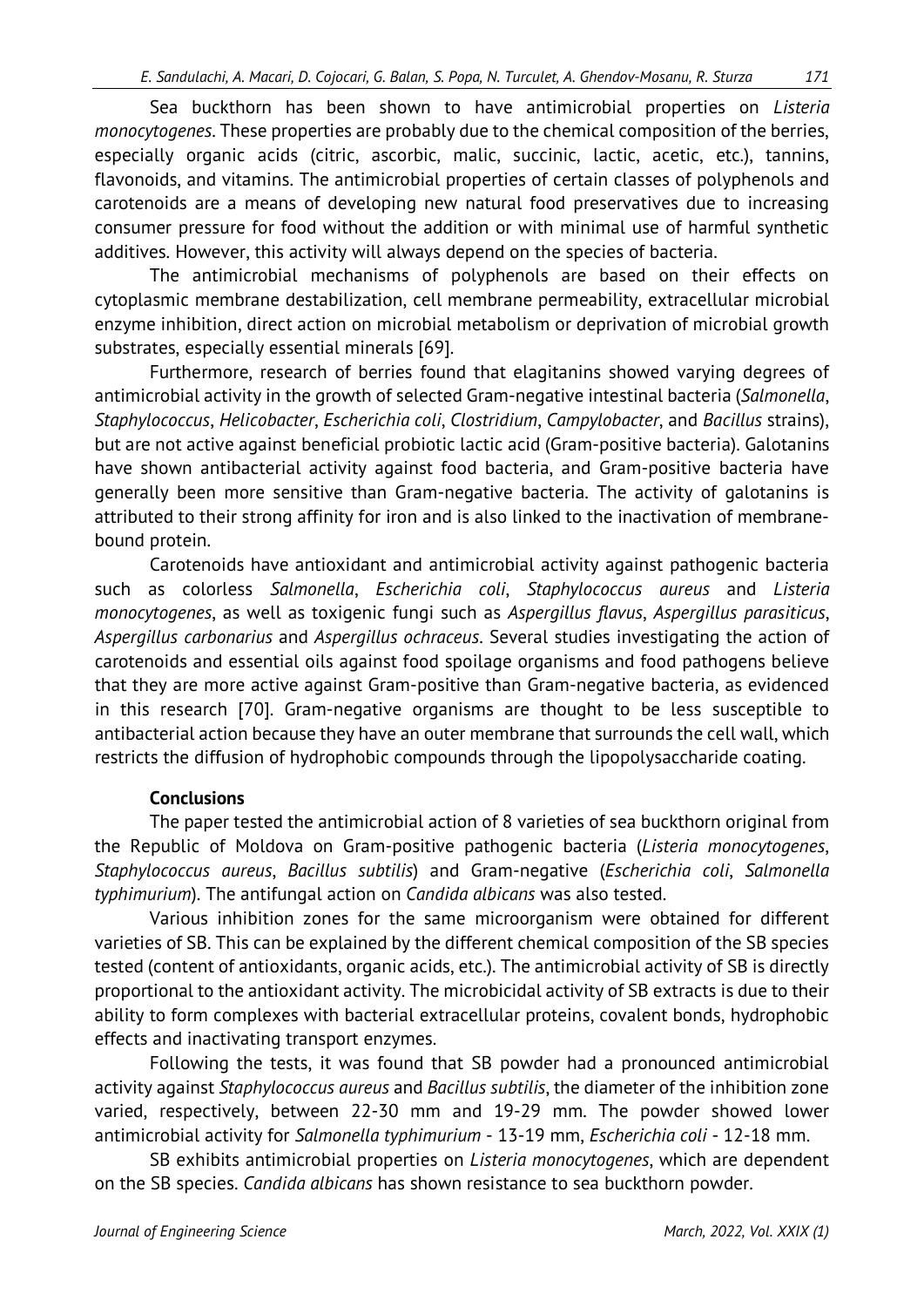The results of this research show that SB powder or extract, grown in the Republic of Moldova could be used as natural preservatives for food, thus expanding the category of food without or with a minimum of synthetic additives. Obviously, further studies are needed to evaluate the matrix effect of these foods on the antimicrobial activity of SB.

**Acknowledgments.** The authors would like to thank the Moldova State Project no. 20.80009.5107.09, *"Improvement of food quality and safety by biotechnology and food engineering"*, running at Technical University of Moldova.

#### **References**

- 1. Ma X., Yang W., Kallio H., Yang B. Health promoting properties and sensory characteristics of phytochemicals in berries and leaves of sea buckthorn (*Hippophaë rhamnoides*). In: *Critical Reviews in Food Science and Nutrition*, 2021, 35*,* pp. 1-19.
- 2. [Lukša](https://sciprofiles.com/profile/1001407) J., Vepštaitė-[Monstavičė](https://sciprofiles.com/profile/author/R0hPeWlHWE54MDdjMFFOOFNrWHhzN0prNTQyaTRMbUl1VHRLV1R4ZWxKND0=) I., [Apšegaitė](https://sciprofiles.com/profile/981118) V. et al. Fungal Microbiota of Sea Buckthorn Berries at Two Ripening Stages and Volatile Profiling of Potential Biocontrol Yeasts In: *Microorganisms*, 2020, 8(3), p. 456.
- 3. Guliyev V.B., Gul M., Yildirim A. *Hippophae rhamnoides* L.: Chromatographic methods to determine chemical composition, use in traditional medicine and pharmacological effects. In: *Journal of Chromatography B,* 2004, 812, pp. 291-307.
- 4. Ruan C-J., Rumpunen K., Nybom H. Advances in improvement of quality and resistance in a multipurpose crop: sea buckthorn. In: *Critical Reviews in Biotechnology*, 2013, 33, pp.126-144.
- 5. Bouras K., Kopsidas K., Bariotakis M., Kitsiou P. et al. [Effects of Dietary Supplementation with Sea Buckthorn](https://pubmed.ncbi.nlm.nih.gov/31988897/) (Hip*pophae rhamnoides* [L.\) Seed Oil on an Experimental Model of Hypertensive Retinopathy in Wistar Rats.](https://pubmed.ncbi.nlm.nih.gov/31988897/) In: Biomedicine Hub, 2017, 2(1), pp. 1-12.
- 6. Arts I. C.W., Hollman P.C.H. Polyphenols and disease risk in epidemiologic studies. In: *The American Journal of Clinical Nutrition,* 2005, 81, pp. 317S–325S.
- 7. Williamson G., Manach C. Bioavailability and bioefficacy of polyphenols in humans. II. Review of 93 intervention studies. In: *The American Journal of Clinical Nutrition,* 2005, 81, pp. 243S–255S.
- 8. Puganen A., Kallio H.P., Schaich K.M., Suomela J-P., Yang B. Red/Green Currant and Sea Buckthorn Berry Press Residues as Potential Sources of Antioxidants for Food Use. In: *Journal of Agricultural and Food Chemistry*, 2018, 66 (13), pp. 3426-3434.
- 9. Bal L.M., Meda V., Naik S.N., Satya S. Sea buckthorn berries: A potential source of valuable nutrients for nutraceuticals and cosmeceuticals. In: *Food Research International,* 2011, 44, pp. 1718-1727.
- 10.Dong R., Su J., Nian H., Shen H., Zhai X. et al. Chemical fingerprint and quantitative analysis of flavonoids for quality control of Sea Buckthorn leaves by HPLC and UHPLC-ESI-QTOF-MS. In: *Journal of Functional Foods,* 2017, 37, pp. 513-522.
- 11.Tian Y., Liimatainen J., Alanne A., Lindstedt A. et al. Phenolic compounds extracted by acidic aqueous ethanol from berries and leaves of different berry plats. In: *Food Chemistry,* 2017, 220, pp. 266-281.
- 12.Hussain M., ALI S., Awan S., Hussain M., Hussain I. Analysis of minerals and vitamins in sea buckthorn (*Hippophae rhamnoids*) pulp collected from Ghizer and Skardu districts of Gilgit-Baltistan. In: *International Journal of Biosciences*, 2014, 4, pp. 144—152.
- 13.Sytařová I., Orsavová J., Snopek L., Mlček J. et al. Contribution of phenolic compounds, ascorbic acid and vitamin E to antioxidant activity of currant (Ribes L.) and gooseberry (Ribes uva-crispa L.) fruits. In: *Food chemistry*, 2019, 284, pp. 323-333.
- 14.Ma X., Yang W., Laaksonen O., Nylander M., Kallio H., Yang B. Role of Flavonols and Proanthocyanidins in the Sensory Quality of Sea Buckthorn (*Hippophaë rhamnoides* L.) Berries. In: *Journal of Agricultural and Food Chemistry,* 2017, 65, pp. 9871–9879.
- 15.Teleszko M., Wojdylo A., Rudzinska M., Oszmianski J., Golis T. Analysis of Lipophilic and Hydrophilic Bioactive Compounds Content in Sea Buckthorn (*Hippophae Rhamnoides* L.) Berries. In: *Journal of Agricultural and Food Chemistry,* 2015, 63 (16), pp. 4120–4129.
- 16.Andersson S.C., Rumpunen K., Johansson E., Olsson M. E. Tocopherols and Tocotrienols in Sea Buckthorn (*Hippophae Rhamnoides* L.) Berries during Ripening. In: *Journal of Agricultural and Food Chemistry*, 2008, 56 (15), pp. 6701–6706.
- 17.Sytařová I., Orsavová J., Snopek L., Mlček J. et al. Impact of phenolic compounds and vitamins C and E on antioxidant activity of sea buckthorn (*Hippophaë rhamnoides* L.) berries and leaves of diverse ripening times. In: *Food Chemistry*, 2020, 310, 125784.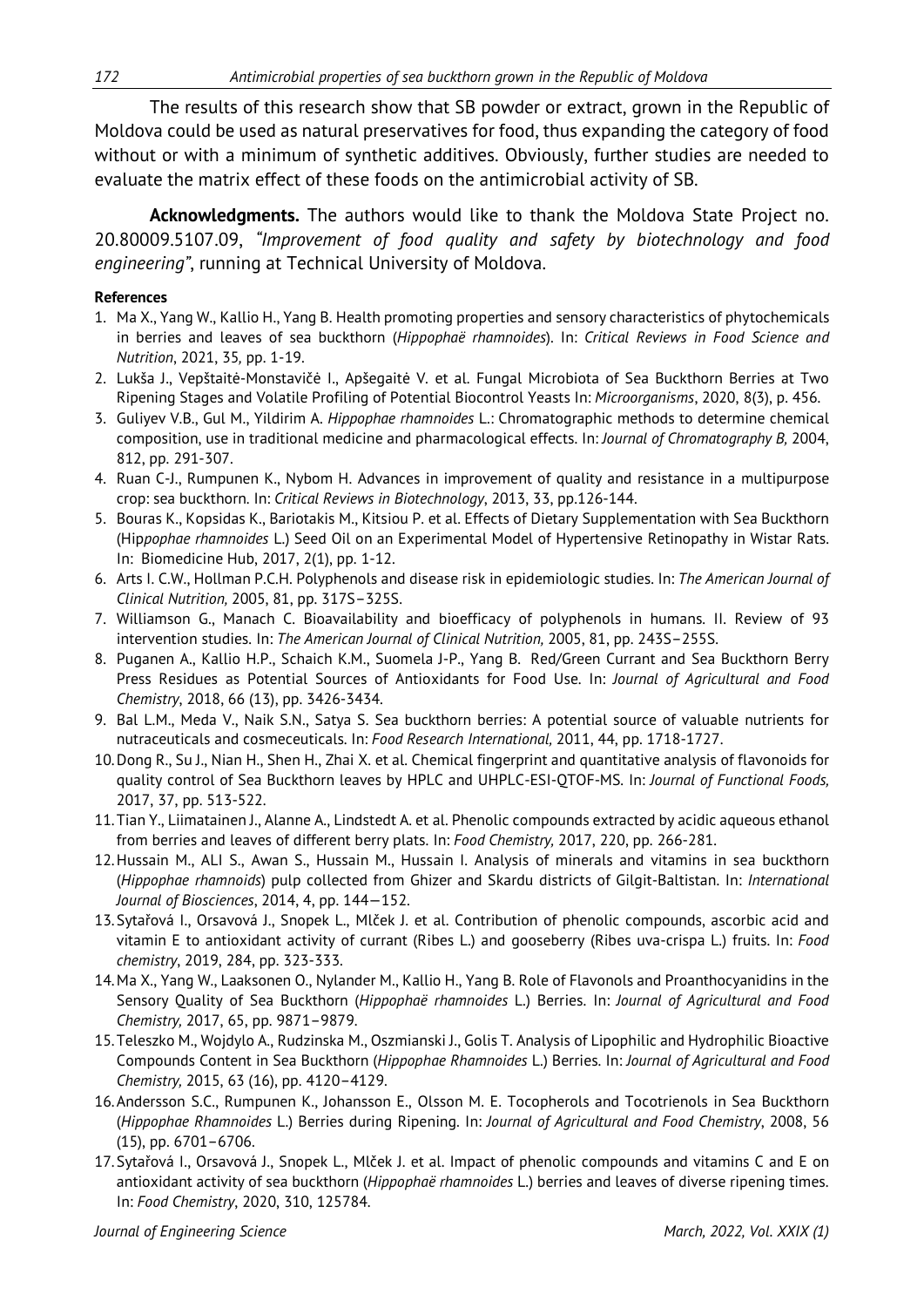- 
- 18.Eccleston C., Baoru Y., Tahvonen R., Kallio H. et al. Effects of an antioxidant-rich juice (sea buckthorn) on risk factors for coronary heart disease in humans. In: *The Journal of Nutritional Biochemistry*, 2002, 13 (6), pp. 346-354.
- 19.Kallio H., Yang B., Peippo P., Tahvonen R., Pan R. Triacylglycerols, Glycerophospholipids, Tocopherols, and Tocotrienols in Berries and Seeds of Two Subspecies (ssp. *sinensis* and *mongolica*) of Sea Buckthorn (*Hippophae rhamnoides*). In: *Journal of Agricultural and Food Chemistry,* 2002, 50, pp. 3004—3009.
- 20. [Kumar](https://pubmed.ncbi.nlm.nih.gov/?term=Yogendra+Kumar+MS&cauthor_id=23993505) M.S.Y., [Tirpude](https://pubmed.ncbi.nlm.nih.gov/?term=Tirpude+RJ&cauthor_id=23993505) R.J., [Maheshwari](https://pubmed.ncbi.nlm.nih.gov/?term=Maheshwari+DT&cauthor_id=23993505) D.T. et al. Antioxidant and antimicrobial properties of phenolic rich fraction of Seabuckthorn (*Hippophae rhamnoides* L.) leaves *in vitro*. In: *Food Chemistry*, 2013, 141 (4), 3443-3450.
- 21.Różalska B., Sadowska B., Żuchowski J., Więckowska-Szakiel M., Budzyńska A. et al. [Phenolic and Nonpolar](https://pubmed.ncbi.nlm.nih.gov/29933557/) Fractions of *Elaeagnus rhamnoides* [\(L.\) A. Nelson Extracts as Virulence Modulators-In Vitro Study on Bacteria,](https://pubmed.ncbi.nlm.nih.gov/29933557/) [Fungi, and Epithelial Cells.](https://pubmed.ncbi.nlm.nih.gov/29933557/) In: *Molecules*, 2018, 23 (7), 1498.
- 22.Criste A., Urcan A.C., Bunea A. et al. [Phytochemical Composition and Biological Activity of Berries and Leaves](https://pubmed.ncbi.nlm.nih.gov/32150954/) [from Four Romanian Sea Buckthorn \(](https://pubmed.ncbi.nlm.nih.gov/32150954/)*Hippophae Rhamnoides* L.) Varieties. *Molecules*, 2020, 25(5), 1170.
- 23.Yue X.-F., Shang X., Zhang Z-J., Zhang Y.N. Phytochemical composition and antibacterial activity of the essential oils from different parts of sea buckthorn (*Hippophae rhamnoides L.*). In: *Journal of Food and Drug Analysis*, 2017, 25, pp. 327-332.
- 24.Negi P.S., Chauhan A.S., Sadia G.A., Rohinishree Y.S., Ramteke R.S. Antioxidant and antibacterial activities of various seabuckthorn (*Hippophae rhamnoides L.*) seed extracts. In: *Food Chemistry*, 2005, 92, pp. 119-124.
- 25.Jeong J.H., Lee J.W., Kim K.S. et al. Antioxidant and antimicrobial activities of extracts from a medicinal plant, sea buckthorn. In: *Journal of the Korean Society for Applied Biological Chemistry*, 2010, 53, pp. 33–38.
- 26.Yang W., Laaksonen O., Kallio H., Yang B. Proanthocyanidins in Sea Buckthorn (*Hippophaë Rhamnoides* L.) Berries of Different Origins with Special Reference to the Influence of Genetic Background and Growth Location. In: *Journal of Agricultural and Food Chemistry*, 2016, 64 (6), pp. 1274–1282.
- 27.Arimboor R., Kumar K.S., Arumughan C. Simultaneous Estimation of Phenolic Acids in Sea Buckthorn (*Hippophae Rhamnoides*) Using RP-HPLC with DAD. In: *Journal of Pharmaceutical and Biomedical Analysis*, 2008, 47 (1), pp. 31–38.
- 28.Tiitinen K.M., Hakala M.A., Kallio H.P. Quality Components of Sea Buckthorn (*Hippophaë Rhamnoides*) Varieties. In: *Journal of Agricultural and Food Chemistry*, 2005, 53 (5), pp. 1692–1699.
- 29.Pop R. M., Weesepoel Y., Socaciu C., Pintea A., et al. Carotenoid Composition of Berries and Leaves from Six Romanian Sea Buckthorn (*Hippophae Rhamnoides L.*) Varieties. In: *Food Chemistry*, 2014, 147, pp. 1–9.
- 30.Yang B., Kallio H. Composition and Physiological Effects of Sea Buckthorn (*Hippophaë*) Lipids. *Trends in Food Science & Technology*, 2002, 13 (5), pp. 160–167.
- 31.Ficze G., Mátravölgyi G., Furulyás D., Rentsendavaa C.Analysis of bioactive compounds of three sea buckthorn cultivars (*Hippophaë rhamnoides* L. 'Askola', 'Leikora', and 'Orangeveja') with HPLC and spectrophotometric methods. In: *European Journal of Horticultural Science*, 2019, 84 (1), pp. 31-38.
- 32.Aaby Martinsen B.K., Borge G.I.A., Røen D. Bioactive compounds and color of sea buckthorn (*Hippophae rhamnoides* L.) purees as affected by heat treatment and high-pressure homogenization. In: *International Journal of Food Properties*, 2020, 23 (1), pp. 651-664.
- 33.Patel C.A., Divakar K., Santani D., Solanki H.K., Thakkar J.H. Remedial prospective of Hippophae rhamnoides L. (Sea buckthorn). In: *ISRN Pharmacology*, 2012, 2012, 436857.
- 34.Ren R., Li N., SU C., Wang Y. et al. The bioactive components as well as the nutritional and health effects of sea buckthorn. In: *RSC Advances*, 2020, 10, 44654.
- 35.Mamedov N.A., Urbanowski M., Craker L.E. Study of antimicrobial activity of sea buckthorn oil (*Hippophae rhamnoides* L.) against *Helicobacter pylori*. In: *Acta Horticulturae*, 2015, 1098, pp. 91-94.
- 36.Michel T., Destandau E., Le Floch G., Lucchesi M.E., Elfakir C. Antimicrobial, antioxidant and phytochemical investigations of sea buckthorn (*Hippophaë rhamnoides* L.) leaf, stem, root and seed. In: *Food Chemistry,* 2012, 131, pp. 754–760.
- 37.Arora R., Mundra S., Yadav A., Stobdan T. Antimicrobial activity of seed, pomace and leaf extracts of sea buckthorn (*Hippophae rhamnoides* L.) against foodborne and food spoilage pathogens. In: *African Journal of Biotechnology,* 2012, 11, pp. 10424–10430.
- 38.Gao X., Ohlander M., Jeppsson N., Bjork L., Trajkovski V. 2000: Changes in antioxidant effects and their relationship to phytonutrients in fruits of sea buckthorn (*Hippophae rhamnoides L*.) during maturation. In: *Journal of Agricultural and Food Chemistry,* 2000, 48, pp. 1485-1490
- 39.Ramasamy T., Varshneya C., Katoch V.C. Immunoprotective effect of seabuckthorn (*Hippophae rhamnoides*) and glucomannan on T-2 toxin-induced immunodepression in poultry. In: *Veterinary Medicine International*, 2010, Article ID: 149373.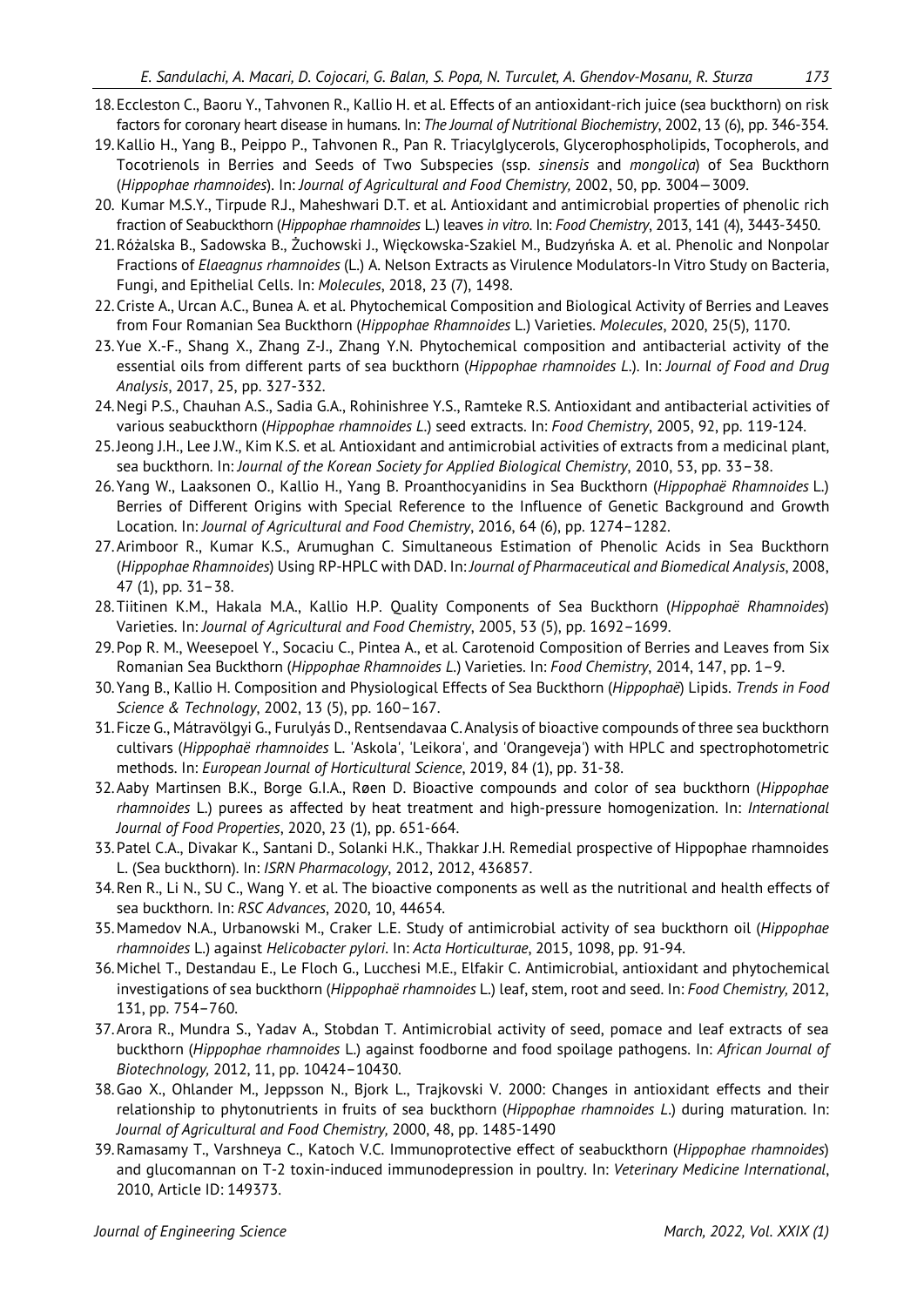- 40.Jayashankar B., Mishra K.P., Ganju L., Singh S.B. Supercritical extract of Seabuckthorn Leaves (SCE200ET) inhibited endotoxemia by reducing inflammatory cytokines and nitric oxide synthase 2 expression. In: *International Immunopharmacology*, 2014, 20(1), pp. 89-94.
- 41.Basu M., Prasad R., Jayamurthy P. et al. Anti-atherogenic effects of seabuckthorn (*Hippophaea rhamnoides*) seed oil. In: *Phytomedicine*, 2007, 14(11), 770-777.
- 42.Dienaite L., Pukalskas A., Pukalskiene M. et al. Phytochemical Composition, Antioxidant and Antiproliferative Activities of Defatted Sea Buckthorn (*Hippophaë rhamnoides* L.) Berry Pomace Fractions Consecutively Recovered by Pressurized Ethanol and Water. In: *Antioxidants*, 2020, 9, 274.
- 43.Willett W.C. Balancing life-style and genomics research for disease prevention. In: *Science*, 2002, 296 (5568), pp. 695-698.
- 44[.Slynko](https://www.scirp.org/journal/articles.aspx?searchcode=Nikolay+M.++Slynko&searchfield=authors&page=1) N.M., [Kuibida](https://www.scirp.org/journal/articles.aspx?searchcode=Leonid+V.++Kuibida&searchfield=authors&page=1) L.V., [Tatarova](https://www.scirp.org/journal/articles.aspx?searchcode=Ludmila+E.++Tatarova&searchfield=authors&page=1) L.E. et al. Essential Oils from Different Parts of the Sea Buckthorn *Hippophae rhamnoides* L. In: *[Advances in Bioscience and Biotechnology](https://www.scirp.org/journal/journalarticles.aspx?journalid=164)*, 2019, 10 (8)[.](https://www.scirp.org/journal/home.aspx?issueid=12825#94723) doi:[10.4236/abb.2019.108018](https://doi.org/10.4236/abb.2019.108018)
- 45.Thomas M., Emilie D., Gaetan L.F., Marie E.L., Claire. E. Antimicrobial, antioxidant and phytochemical investigations of sea buckthorn (*Hippophae rhamnoides* L.) leaf, stem, root and seed. In: *Food Chemistry*, 2012, 131, pp. 754-760.
- 46. [Qadir](https://pubmed.ncbi.nlm.nih.gov/?term=Qadir+MI&cauthor_id=27731833) M.I., Abbas K., [Younus](https://pubmed.ncbi.nlm.nih.gov/?term=Younus+A&cauthor_id=27731833) A., Shaikh R.S. Report Antibacterial activity of sea buckthorn (*Hippophae rhamnoides* L.) against methicillin resistant *Staphylococcus aureus* (MRSA). *Pakistan Journal of Pharmaceutical Sciences*, 2016, 29 (5), pp. 1711-1713.
- 47.Nitin K., Upadhyay M.S., Yogendra K., ASHEESH, G. Antioxidant, cytoprotective and antibacterial effects of sea buckthorn (*Hippophae rhamnoides* L.) leaves. In: *Food and Chemical Toxicology*, 2010, 48, pp. 3443-3448.
- 48.Gayibova S., Ivanisova E., Arvay J. et al. In vitro screening of antioxidant and antimicrobial activities of medicinal plants growing in Slovakia. In: *Journal of Microbiology, Biotechnology and Food Sciences*, 2019, 8 (6), pp. 1281-1289.
- 49.Chauhan A.S., Negi P.S., Ranteke R.S. Antioxidant and antibacterial activities of aqueous extract of sea buckthorn (Hippophae rhamnoides) seeds. In: *Fitoterapia*, 2007, 78, pp. 590–592.
- 50.Sandulachi E., Cojocari D., Balan G., Popescu L., Ghendov-Moșanu A., Sturza R. (2020) Antimicrobial Effects of Berries on Listeria monocytogenes. In: *Journal of Food and Nutrition Sciences*, 2020, 11, pp. 873-886.
- 51. Ghendov-Moșanu A., Cojocari D., Balan G., Sturza R. Antimicrobial activity of rose hip and hawthorn powders on pathogenic bacteria. In: *Journal of Engineering Science*, 2018, 4, 100-107, DOI:10.5281/zenodo.257676452.
- 52. Sturza R., Sandulachi E., Cojocari D., Balan G., Popescu L., Ghendov-Moșanu A. Antimicrobial Properties of Berry Powders in Cream Cheese. In: *Journal of Engineering Science*, 2019, 3, pp. 125-136.
- 53. Sandulachi E., Bulgaru V., Ghendov-Mosanu A., Sturza R. Controlling the Risk of Bacillus in Food Using Berries. In: *[Food and Nutrition Sciences](https://www.scirp.org/journal/journalarticles.aspx?journalid=208)*, 2021, 12(6). https://doi.org/10.4236/fns.2021.126042
- 54. Cojocari D., Sturza R., Sandulachi E., Macari A., Balan G., Ghendov-Moşanu A. Inhibiting of accidental pathogenic microbiota in meat products with berry powders. In: *Journal of Engineering Science*. 2019, 1, pp. 114-122.
- 55. Lele V., Monstaviciute E., Varinauskaite I. et al. Sea Buckthorn (*Hippophae rhamnoides* L.) and Quince (*Cydonia oblonga* L.) Juices and Their By-Products as Ingredients Showing Antimicrobial and Antioxidant Properties for Chewing Candy. In: *Nutraceutical [Journal of Food Quality](https://www.hindawi.com/journals/jfq/)*, [2018,](https://www.hindawi.com/journals/jfq/contents/year/2018/) Article ID 3474202.
- 56. Upadhyay N.K., Kumar M.S.Y., Gupta A. Antioxidant, cytoprotective and antibacterial effects of Sea buckthorn (*Hippophae rhamnoides* L.) leaves. In: *Food and Chemical Toxicology*, 2010, 48(12), pp. 3443-3448.
- 57. Gupta S.M., Gupta A.K., Ahmed Z., Kumar A. Antibacterial and Antifungal Activity in Leaf, Seed Extract and Seed Oil of Seabuckthorn (*Hippophae salicifolia D. Don*) Plant. In: *Journal of Plant Pathology & Microbiology*, 2011, 2, 105.
- 58. Kučerová S., Šilha D., Vytřasová J., Švecová B. Survival of Arcobacter butzleri and Arcobacter cryaerophilus strains in the presence of sea buckthorn extracts. In: *Journal of Food and Nutrition Research*, 2017, 56 (1), pp. 10–17.
- 59. Hudzicki J. Kirby-Bauer Disk Diffusion Susceptibility Test Protocol. American Society for Microbiology, Washington DC, 2016, 23.
- 60. Scalbert A. Antimicrobial properties of tannins. In: *[Phytochemistry](https://www.sciencedirect.com/science/journal/00319422)*, 1991, 30 (12), pp. 3875-3883.
- 61. Chouhan S., Sharma K., Guleria S. Antimicrobial Activity of Some Essential Oils Present Status and Future Perspectives. In: *Medicines,* 2017, 4(3), 58.
- 62. Puupponen-Pimia R., Nohynek L., Meie R.C., Kahkonen M., Heinonen M., Hopia A. Antimicrobial properties of phenolic compounds from berries. In: *Journal of Applied Microbiology*, 2001, 90, pp. 494-507.